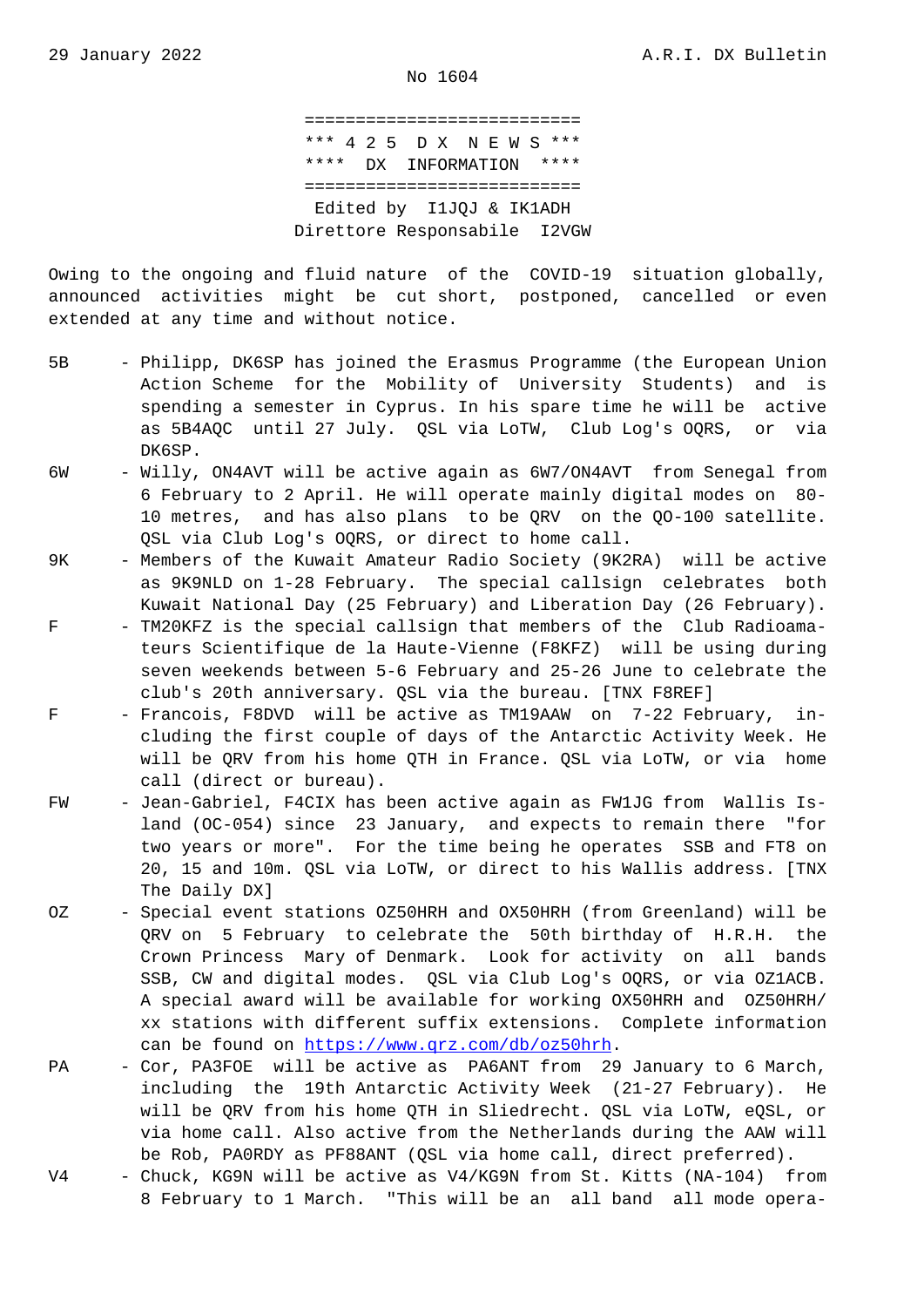ticipate in the CQ WPX RTTY and ARRL DX CW contests. QSL via LoTW, or via home call (direct or bureau).

- VK Between 30 January and 31 December amateur radio operators across Australia will be using the special event callsign VK90ABC to cel ebrate the 90th anniversary of the Australian Broadcasting Corpo ration, launched on 1 July 1932. QSL via LoTW and eQSL; neither direct nor bureau cards will be available. See https://vk90abc.net/ for more information.
- YB The team on Rondo Island (OC-245) [425DXN 1602] have extended their stay "due to boat and weather situation", W2F[B reports. Look for](https://vk90abc.net/) YB6ABO/p, YC1BIQ/6, YD0AVE/6 and YE1AR/6 to be QRV until 31 Janu ary. QSL all callsigns via N2OO.

 =========================== \*\*\* 4 2 5 D X N E W S \*\*\* \*\*\*\* GOOD TO KNOW ... \*\*\*\* =========================== Edited by I1JQJ & IK1ADH Direttore Responsabile I2VGW

Access to the main functions of www.425dxn.org is provided by the 425DXN App for Android. It is available on Google Play - free of charge, no ads. Enjoy!

DAYTON TOP BAND AND CONTEST DINNERS ---> The 32nd Top Band Dinner will be held on 20 May, followed by the 28th Contest Dinner on the 21st. Both the events will take place at the Hope Hotel near Dayton, Ohio. This is the new venue for all contest-related activities during the Dayton Hamvention. See https://www.topbanddinner.com/ and https://www.contestdinner.com/ for tickets and other information

EU DX CONTEST ---> The second edition of the European Union DX Contest (EUDX Cont[est\) will be held on 5-6 Febru](https://www.topbanddinner.com/)ary ([from 18 UTC to 18 UTC\). Comp](https://www.contestdinner.com/)lete Information can be found on https://eudxcc.altervista.org/eu-dx-contest/.

KL7FBI ---> Fred, KB4DMQ left Shemya Island (NA-037) on 26 January. Operating as KL7FBI, "between 4 December 2021 and 24 January 2022 he made 1289 contacts with stations in 5[3 DXCCs", Cezar, VE3LYC reports. "He real](https://eudxcc.altervista.org/eu-dx-contest/)izes that not everyone who wanted to log him was able to do so, but he did his best to be on the air as much as possible. While Fred is not scheduled to return to Shemya this year, he is determined to find hams among those who will be scheduled to work up there, get in touch with them and encourage them to operate. He will explain to them the pitfalls he encountered, and keep us posted".

QSL PY0FM ---> Pedro, EA5GL has picked up the QSLing for the 2012 and 2013 PY0FM operations from Fernando de Noronha. See https://www.qrz.com/db/EA5GL for instructions.

QSO TODAY VIRTUAL HAM EXPO ---> The fourth Vir[tual Ham Expo organized by](https://www.qrz.com/db/EA5GL) "QSO Today" will be held on 12-13 March on a virtual reality platform that simulates a full convention experience. "We promise an amazing learning and networking experience to help you improve your knowledge and get exposed to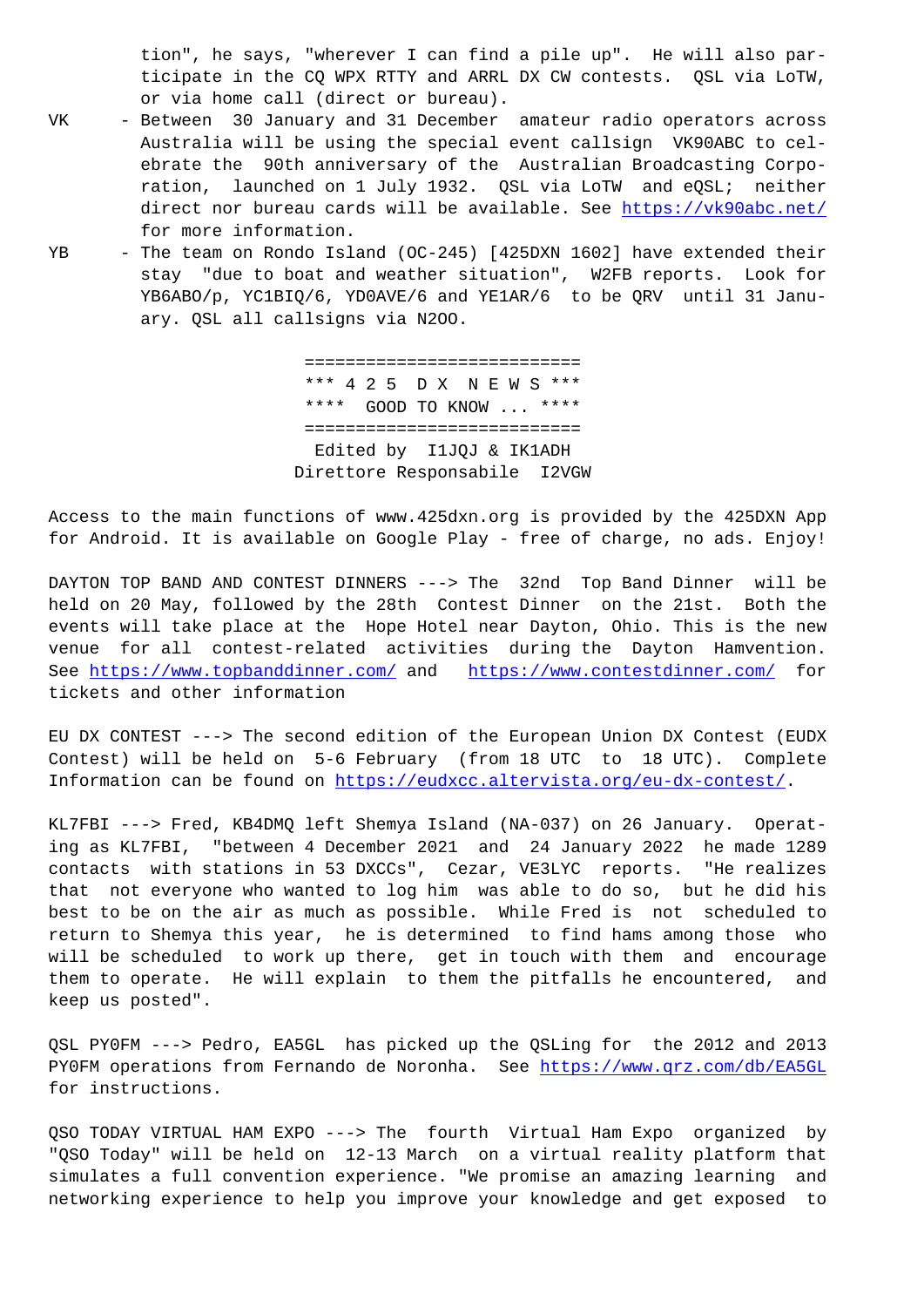virtuar ham sxpo will fun for to nours as a five event, and then on-demand for 30 days afterwards. Early Bird Tickets will go on sale on 1 February. See https://www.qsotodayhamexpo.com/ for information.

SWODXA DX DINNER ---> The 37th DX Dinner, sponsored again by the SouthWest Ohio DX Association (SWODXA) and held in conjunction with the 2022 Dayton Hamvention, will be on Friday, 20 May at the Marriott Hotel in Dayton. Tickets can be purchased on https://swodxaevents.org/; programme details and will be on the website as they become available.

> =========================== \*\*\* 4 2 5 D X N E W S \*\*\* \*\*\*\*\*\*\* QSL ROUTES \*\*\*\*\*\*\* ============================ Edited by I1JQJ & IK1ADH Direttore Responsabile I2VGW

| CALL             | MANAGER       | CALL            | MANAGER    | CALL         | MANAGER       |
|------------------|---------------|-----------------|------------|--------------|---------------|
| ================ | ==========    | =============== | ========== | =========    |               |
| 3B8BAP           | N4GNR         | BD9BI/0         | M0OXO      | N3ME         | W3UR          |
| 3B8CW            | N4GNR         | BW2/JP1RIW      | BM2JCC     | NL8F         | N7RO          |
| 3DA0AQ           | EA5GL         | <b>CE1TT</b>    | N200       | NP4A         | W3HNK         |
| 3V8SF            | LX1NO         | CE2SV           | N7RO       | OG2P         | OH2PM         |
| 3W3B             | E21EIC        | CN8KD           | EC5R       | OY1DZ        | F5CWU         |
| 4F2KWT           | EA5GL         | CO7CRJ          | IK2DUW     | P40AA        | DL4MM         |
| 4L1FL            | EA7FTR        | CO8LY           | CT1FMX     | PA22L        | PI4LDN        |
| 4L1MA            | ON4RU         | CT9ABV          | DL5AXX     | PI4ZUT       | PD0JMH        |
| <b>4L50</b>      | N3SL          | CX2DK           | EA5GL      | PJ4BZL       | M0URX         |
| 4L6DL            | LZ10T         | CX2RA           | EA7FTR     | PX7B         | PR7AB         |
| 4L8A             | M0OXO         | CX6DZ           | EA5GL      | PY5ZHP       | SP7CVW        |
| 4L9QQ            | M0OXO         | D4L             | IK2NCJ     | R80PWO       | RN3YN         |
| 4U0WFP           | S57DX         | DL750BY         | DF2NU      | R900DM       | RC1C          |
| 4U1GSC           | 9A2AA         | EL2DT           | N200       | R900DV       | <b>UA1CEI</b> |
| 5R8AL            | G3SWH         | EM7EFF          | UR7EY      | S21RC        | EB7DX         |
| 5T5PA            | PA5X          | ES5TTT          | N4GNR      | <b>SN1LH</b> | <b>SP1EG</b>  |
| <b>5X4E</b>      | IQ3CO<br>[b]  | FK8HA           | K3IRV      | ST0HQ        | ST2M          |
| <b>5X4E</b>      | IZ3ZLG<br>[d] | FM8QR           | F5EAN      | TI2VVV       | EC6DX         |
| 6W1TG            | EA4R          | FT4YM/p         | F5PFP      | <b>TMOCR</b> | F6FMT         |
| 6Y5FS            | G4BWP         | HC1HC           | NE8Z       | TM30BUS      | F1LFL         |
| 6Y5MS            | EA5GL         | HC5EG           | EA5GL      | TM4S         | F6HBI         |
| 7Z1AL            | EC6DX         | HC7AE/1         | EA5GL      | TO6S         | EA5GL         |
| 9G1SD            | AB0GC         | HF0ROSA         | SP7X       | TZ4AM        | <b>WOSA</b>   |
| 9G5AF            | EA5GL         | HH2AA           | EB7DX      | UE79M        | RQ7L          |
| 9G5AR            | N4GNR         | HH2MK           | EB7DX      | UE79ML       | RQ7L          |
| 9H/4X6TT         | N4GNR         | HI3A            | EB7DX      | UK8FF        | W3HNK         |
| 9J2BO            | EA5GL         | HI3AA           | EB7DX      | UK8IF        | RW6HS         |
| 9J2RD            | IZ8CCW        | HI3K            | EB7DX      | V31AX        | M0URX         |
| 9K2BS            | EC6DX         | HI3T            | K7BV       | VP2ETE       | W3HNK         |
| 9K2GS            | EC6DX         | HI3Y            | EB7DX      | WP3C         | M0OXO         |
| 9N1CA            | EA5ZD         | HI8S            | EA5GL      | YB0DX/7      | YB8RW         |
| 9N7NQ            | JA7NOO        | HK3C            | M0URX      | YB1TDL/4     | HA3JB         |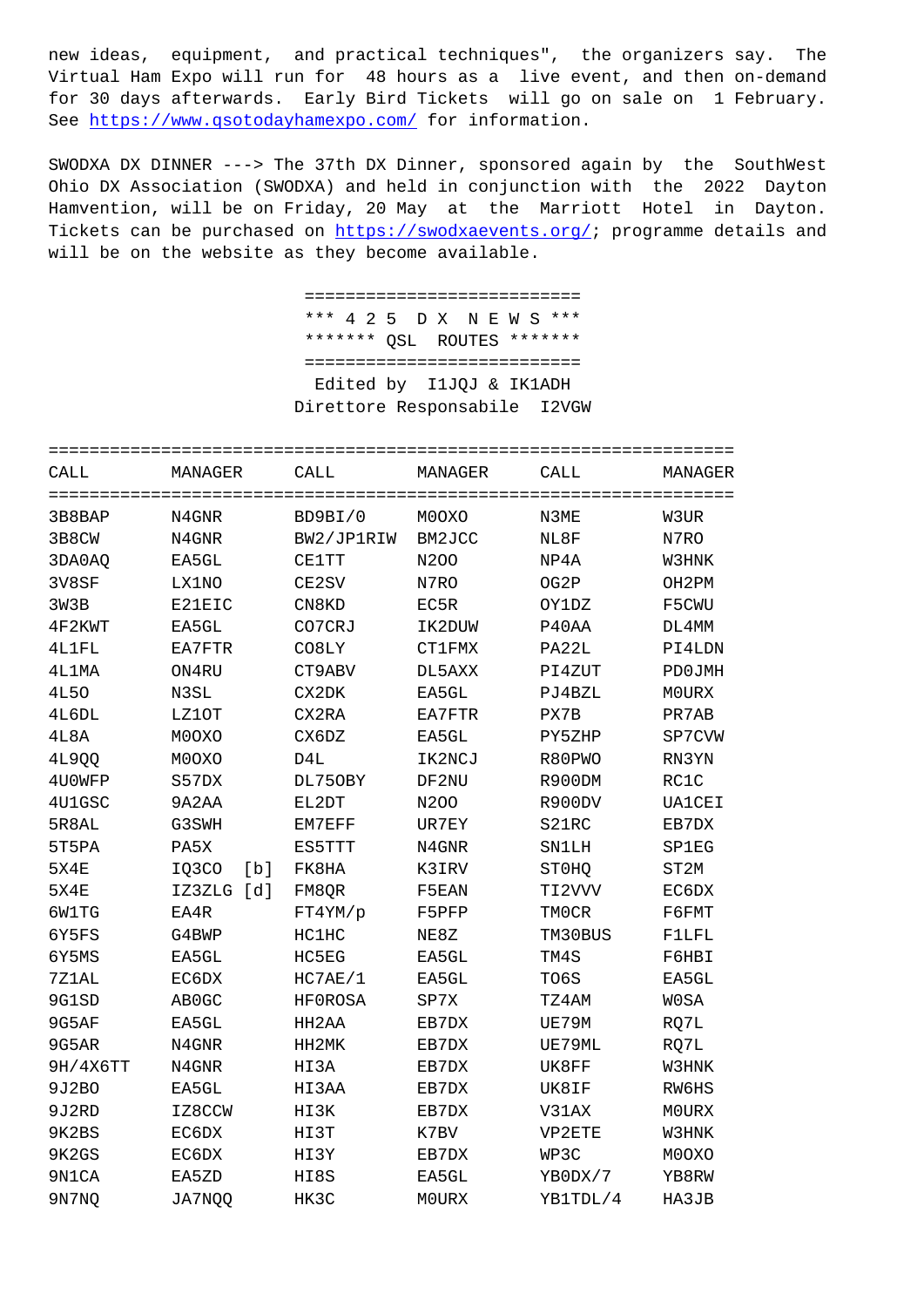| A00C <sub>H</sub> /10 | <b>DAJAD</b>                                                                                                                             | UKJ/FZUD | T UAU A | <u>ICTOIV</u> V | <b>IVZUU</b>                                                       |  |  |  |
|-----------------------|------------------------------------------------------------------------------------------------------------------------------------------|----------|---------|-----------------|--------------------------------------------------------------------|--|--|--|
| A60EXPO               | EA7FTR                                                                                                                                   | HZ1BL    | IZ8CLM  | YC5YC/7         | EA7FTR                                                             |  |  |  |
| A61FJ                 | LZ1YE                                                                                                                                    | HZ1CY    | A61BK   | YE1AR/6         | N200                                                               |  |  |  |
| A93LT                 | EC6DX                                                                                                                                    | HZ1SK    | IZ8CLM  | YS1RR           | DJ9ZB                                                              |  |  |  |
| AP2FLY                | EA7FTR                                                                                                                                   | HZ1TT    | A61BK   | Z81D            | OM3JW                                                              |  |  |  |
| AP2MKS                | EA5GL                                                                                                                                    | J79WTA   | HB9MFM  | ZF2LC           | W2SM                                                               |  |  |  |
| AP2SD                 | EA5ZD                                                                                                                                    | JY5HX    | E73Y    | ZP5KO           | PY4KL                                                              |  |  |  |
| AX5GR                 | M0OXO                                                                                                                                    | KM1CC    | N1NS    | ZP9MCE          | EA5ZD                                                              |  |  |  |
| AX5PAS                | M0OXO                                                                                                                                    | LZ50YE   | LZ1YE   | ZSORR           | M0OXO                                                              |  |  |  |
| FK8HM                 | Raymond Merle, Pavillon 1, Rue des Augeres, 77520 Donnemarie<br>Dontilly, France                                                         |          |         |                 |                                                                    |  |  |  |
| HA3JB                 | Kutasi Gabor, Siofok, Koch R. utca 10/A I/4, 8600, Hungary                                                                               |          |         |                 |                                                                    |  |  |  |
| HS0ZNR                | Bradley Devon, 8 Bruckner Place, Claremont Meadows, NSW 2747,                                                                            |          |         |                 |                                                                    |  |  |  |
|                       | Australia                                                                                                                                |          |         |                 |                                                                    |  |  |  |
| II7ENIG               | Vincenzo Summo, Via Francesco Paolo Troccoli 10/E, 70132 Bari BA,                                                                        |          |         |                 |                                                                    |  |  |  |
|                       | Italy                                                                                                                                    |          |         |                 |                                                                    |  |  |  |
| J68HZ                 | William J. Schmidt, 27427 Myrtle Lake Lane, Katy TX 77494, USA                                                                           |          |         |                 |                                                                    |  |  |  |
| OA1F                  | Elena P. Moran, Rua do Codesal 5-3 Dcha, 15405 Ferrol (A Coruna),<br>Spain                                                               |          |         |                 |                                                                    |  |  |  |
| OG66X                 |                                                                                                                                          |          |         |                 |                                                                    |  |  |  |
| PU0FDN                | Jouni Mehtomaa, Kylmalantie 1, FI-92140 Pattijoki, Finland                                                                               |          |         |                 |                                                                    |  |  |  |
|                       | Renner Pedroza, Rua Waldemar Nery Carneiro Monteiro 475 Apt 602,<br>Boa Viagem, Recife - PE, 51030-140, Brazil                           |          |         |                 |                                                                    |  |  |  |
| PZ2YT                 |                                                                                                                                          |          |         |                 |                                                                    |  |  |  |
| ZF2PG                 | Yudel Torres, C Van Dalstraat 221, Nieuw Nickerie, Suriname                                                                              |          |         |                 |                                                                    |  |  |  |
| ZF5T                  | Pete Gladysz, 4633 Riverchase, Troy MI 48098, USA                                                                                        |          |         |                 |                                                                    |  |  |  |
|                       | Stanford H. Stockton, PO Box 73, Siloam Springs AR 72761-0073, USA<br>Stanford H. Stockton, PO Box 73, Siloam Springs AR 72761-0073, USA |          |         |                 |                                                                    |  |  |  |
| ZF9CW                 |                                                                                                                                          |          |         |                 |                                                                    |  |  |  |
| ZY6A                  |                                                                                                                                          |          |         |                 | Robson de Almeida Silva, Caixa Postal 62, Conceicao do Coite - BA, |  |  |  |
|                       | 48730-970, Brazil                                                                                                                        |          |         |                 |                                                                    |  |  |  |

\*\*\*\*\*\*\*\*\*\*\*\*\*\*\*\*\*\*\*\*\*\*\*\*\*\*\*\*\*\*\*\*\*\*\*\*\*\*\*\*\*\*\*\*\*\*\*\*\*\*\*\*\*\*\*\*\*\*\*\*\*\*\*\*\*\*\*\*\*\*\*\*\*\*\*\*

|                       | 425 DX NEWS HOME PAGE: http://www.425dxn.org |  |                               |
|-----------------------|----------------------------------------------|--|-------------------------------|
| 425 DX NEWS MAGAZINE: |                                              |  | http://www.425dxn.org/monthly |

\*\*\*\*\*\*\*\*\*\*\*\*\*\*\*\*\*\*\*\*\*\*\*\*\*\*\*\*\*\*\*\*\*\*\*\*\*\*\*[\\*\\*\\*\\*\\*\\*\\*\\*\\*\\*\\*\\*\\*\\*\\*\\*\\*\\*\\*\\*\\*\\*\\*](http://www.425dxn.org)\*\*\*\*\*\*\*\*\*\*\*\*\*\*

 425 DX News is a free of [charge weekly bulletin](http://www.425dxn.org/monthly) edited by Mauro Pregliasco, I1JQJ and Valeria Pregliasco, IK1ADH

 Its contents may be used, reproduced and distributed in part or full provided that "425 DX News" or "425DXN" receive proper credit

 Contributors are invited to send their DX information to Mauro Pregliasco, I1JQJ (425dxn@alice.it) The deadline is 12 UTC on Fridays

\*\*\*\*\*\*\*\*\*\*\*\*\*\*\*\*\*\*\*\*\*\*\*\*\*\*\*\*\*\*\*\*\*\*\*\*\*\*\*\*\*\*\*\*\*\*\*\*\*\*\*\*\*\*\*\*\*\*\*\*\*\*\*\*\*\*\*\*\*\*\*\*\*\*\*\*

Direttore Responsabile